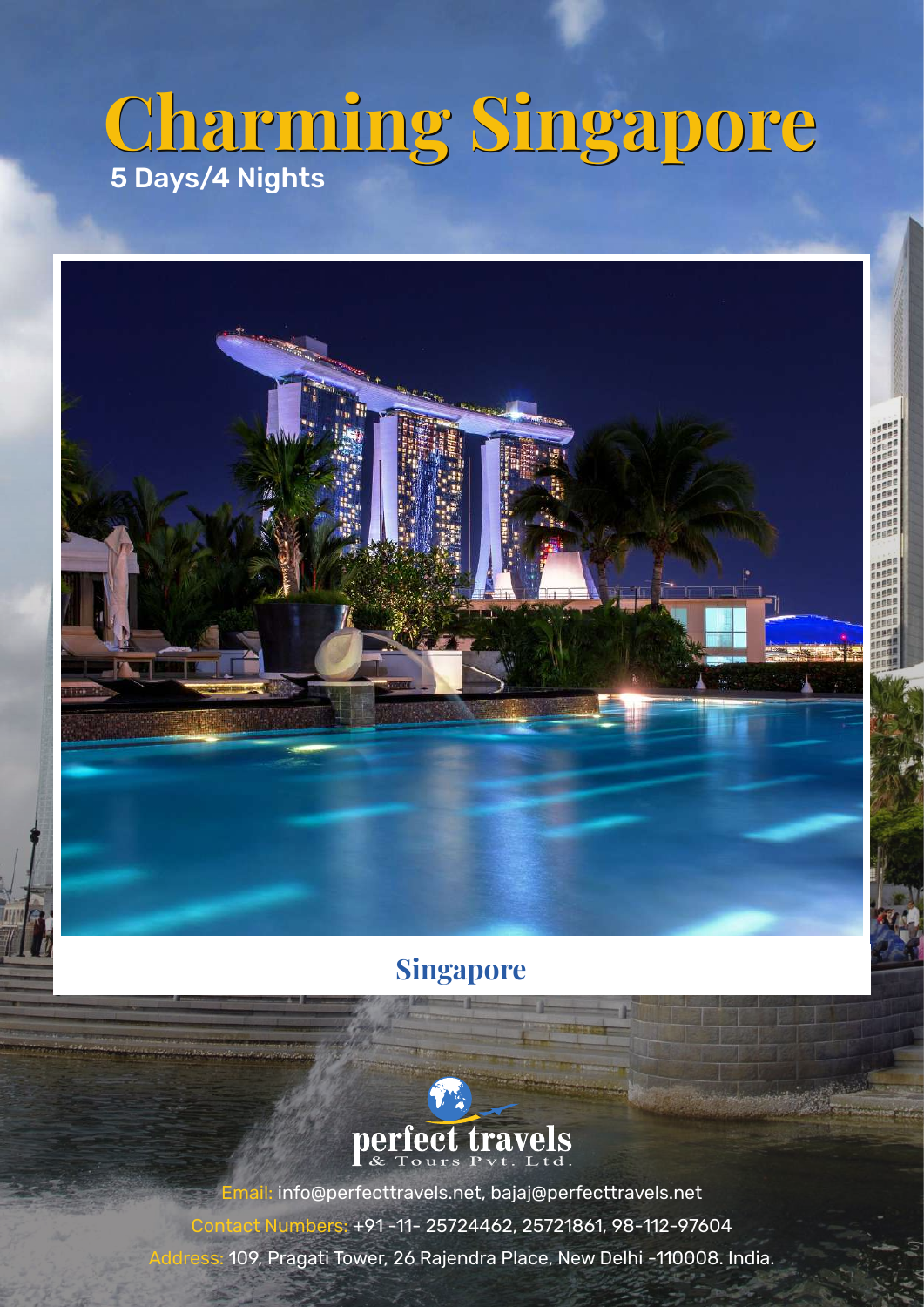

#### Arrive Singapore

| Day: 01 | • Upon arrival in Singapore you will be welcomed and transferred to your hotel. Enjoy the rest of the |
|---------|-------------------------------------------------------------------------------------------------------|
|         | day. Later in the evening we proceed to Singapore Night Safari. Night Safari is the world's first     |
|         | nocturnal zoo and is one of the most popular tourist attractions in Singapore, the Night Safari was   |
|         | officially opened on 26 May 1994 and occupies 35 hectares (86 acres) of secondary rainforest          |
|         | adjacent to the Singapore Zoo and Upper Seletar Reservoir. The Night Safari currently houses over     |
|         | 900 animals representing over 100 species, of which 41% are threatened species. The Night Safari is   |
|         | managed by Wildlife Reserves Singapore, and about 1.3 million visitors visit the safari per year.     |

#### Singapore

| Day: 02 | After breakfast at the hotel, you will be taken for half day tour of Singapore which will include all |
|---------|-------------------------------------------------------------------------------------------------------|
|         | major attractions such as Merlion Park, Fountain of Wealth, Chinatown, Little India, City Hall and    |
|         | Parliament House. You can Shop for souvenirs at the Chinatown street market. Your city tour ends      |
|         | in the afternoon and you have the rest of the evening free to relax.                                  |

#### Singapore

| Day: 03 | • Enjoy a sumptuous breakfast at the hotel. Morning free to relax.                                                                                                                                                                                                                                                                                                                                                                                                                                                                                                                                                                                                                                      |
|---------|---------------------------------------------------------------------------------------------------------------------------------------------------------------------------------------------------------------------------------------------------------------------------------------------------------------------------------------------------------------------------------------------------------------------------------------------------------------------------------------------------------------------------------------------------------------------------------------------------------------------------------------------------------------------------------------------------------|
|         | * Afternoon travel to Sentosa Island by cable car. One of Singapore's biggest tourist draws, Sentosa<br>has something for everyone. Visit Luge & Sky Ride, Skyline Luge is a unique, wheeled, gravity ride<br>that provides riders full control over their descent on purpose-built tracks. Visit the mesmerizing<br>SEA aquarium that houses over 100,000 marine animals, including bottlenose dolphins and manta<br>rays, and was once the largest oceanarium in the world. You will also visit the fascinating Butterfly<br>Park and Insect Kingdom End your day with Wings of Time, a spectacular night show set against the<br>open sea with water displays, laser lights, fire effects and music. |

#### Singapore

Day: 04  $\blacktriangleright$  Today you will visit Snow City. It is Singapore's first permanent indoor snow centre. A snow chamber that delivers snow experience all year round; a unique sub-zero environment that will elevate your corporate events and team building sessions to greater heights; and snow professionals that create not only fun and enriching educational programmes, but magic out of thin air as well! The only bumper car experience on ice in Singapore, Drift on Ice is a new addition to the snow and winter experience at Snow City. The 5-minute bumper car ride promises the fun and excitement of the signature carnival attraction, but on ice and in a sub-zero environment. Later we proceed to Tiger Brewery. See how Tiger beer is brewed from just four ingredients, get behind the scenes in the brew house and packaging hall, and taste the "wort" liquid before it becomes beer. Finally, learn how to pull the perfect pint and savor a whole range of different brews over a beer appreciation session.

Continue...